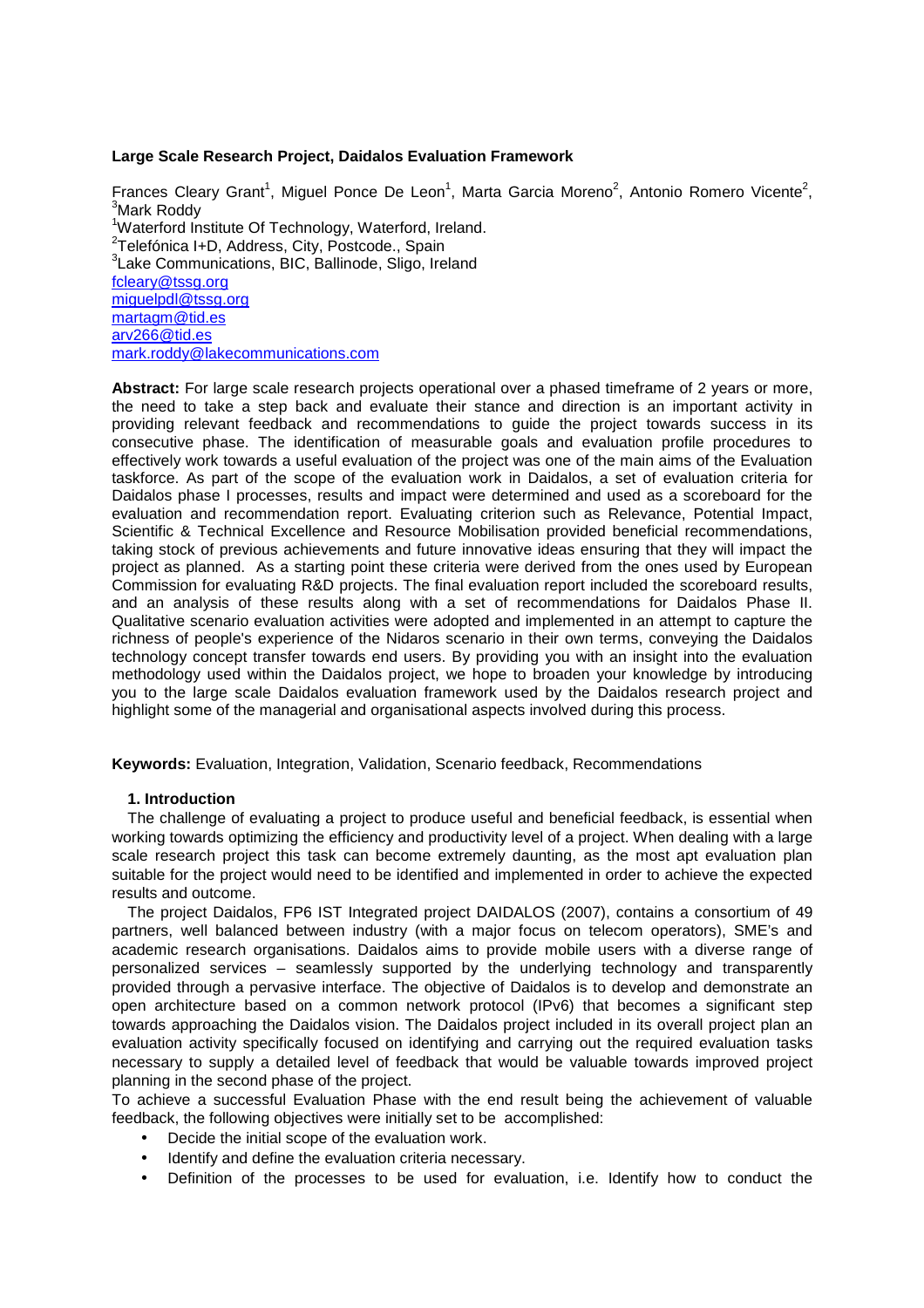evaluation of the specified criteria, defining what methods to be implemented.

• Analyze the evaluation results and conclude with a set of recommendations.

With the intention of the evaluation being to provide input to Daidalos phase II regarding the experiences gained in the R&D and integration activities of the phase I work packages, both positive and constructive recommendations that could effectively be taken into consideration in the overall planning and co-ordination of the next phase of the project were taken into account, avoiding the repetition of identified pitfalls and overcoming obstacles encountered in Daidalos Phase I Leading therefore to vast improvement in the efficiency in Daidalos Phase II execution.

## **2. Daidalos Project Evaluation Framework Structure**

.

Individual research projects have different needs depending on the technical level and formation of the project. Having a structured evaluation framework suitable to the project focuses the work needed to be completed. With the Daidalos project composing of both technical work packages and a management work package, where the main innovations focused on the following areas

- Layer 2-3 Network Integration technologies.
- Network Management and services, the level above layer 3.
- Pervasive systems, involving innovations within network technologies and software infrastructures.

These three main work groups were integrated into a single architecture driven by a scenario-based design approach. To effectively materialise the integration phase a separate working group was responsible for the success of this phase, allowing for the integration of the innovative achievements of the other technical work packages into practical assessment to allow for concept validation and system evaluation. The Daidalos project required evaluation of a wide spectrum of activities, processes and initial objectives in order to provide an overall measure of the effectiveness of these activities and processes implemented during phase I.

A 'Nidaros' user centric scenario approach was adopted to convey and demonstrate the main Daidalos innovations coming from the work packages. This proceeded to become a Nidaros demonstrator. Having this Nidaros scenario and demonstrator in existence, in turn lead to the need for a qualitative evaluation of this scenario to assess its impact and usefulness for the project as a whole. In order to complete this qualitative evaluation requirement, a Nidaros video was created and distributed to appraise the Daidalos framework within a real world environment to gain a proven evaluated measurement on its impact. More on this specific qualitative evaluation process will be covered in section 5. Figure 1 shows an overview of Daidalos I and evaluation task environment.



 **Figure 1: Overview of Daidalos Evaluation** 

Effective Evaluation Timeline Planning is essential to efficiently carry out an evaluation in an organised and manageable way. Within Daidalos a timeline plan was initially constructed over a timeframe of 12 months. Due to such a large scale research project the scope of the evaluation had to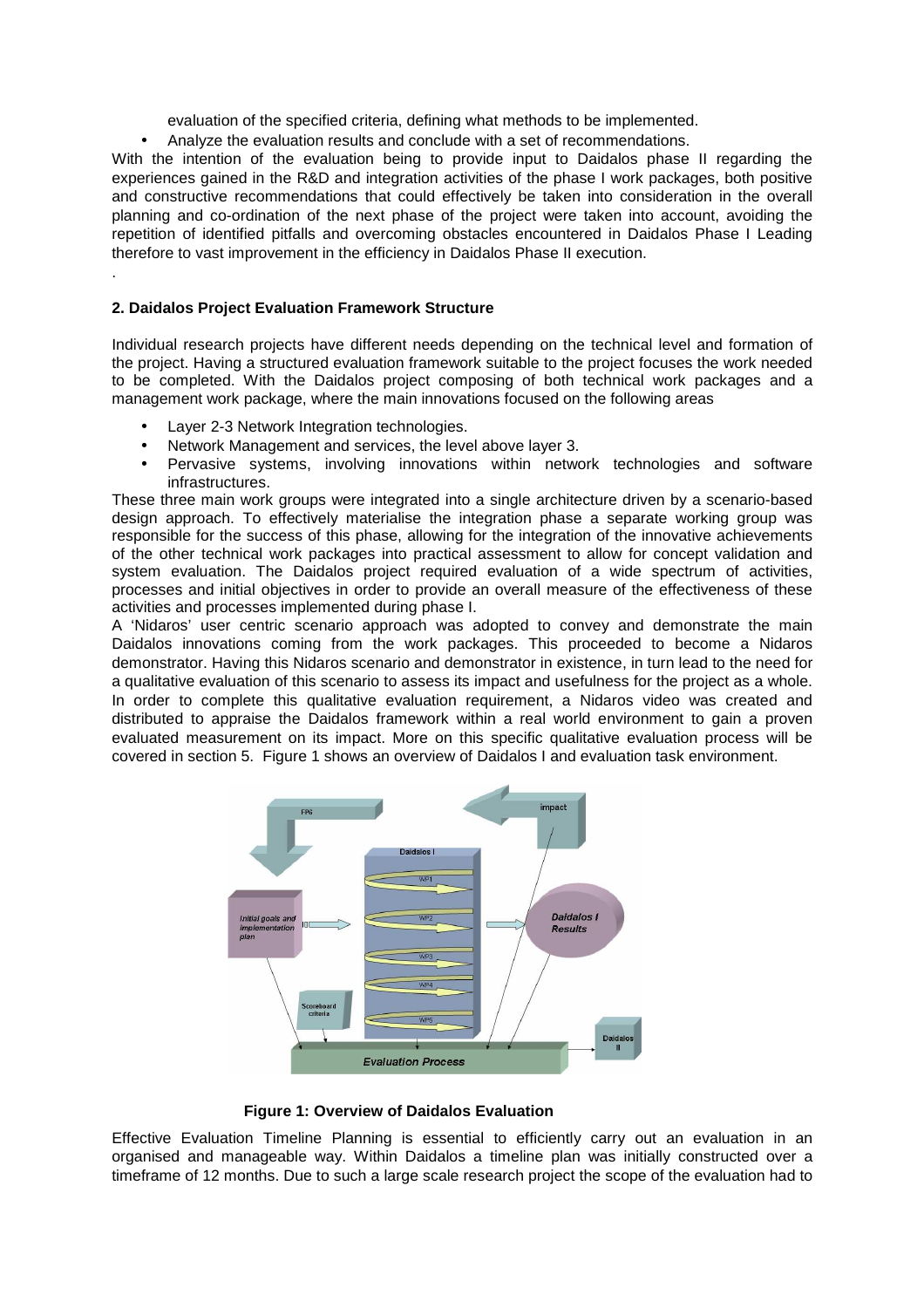be identified, initially taking into consideration the number of active work packages and other measurable processes within the project that were required to be evaluated and analysed. The timeline consisted of the following main identified tasks.

- 1. Identify evaluation profile Procedures (first 2 months)
- 2. Definition of evaluation report scoreboard criteria (first 2 months)
- 3. Assessment of individual Work packages (continuous over 8 months)
- 4. Definition and completion of Achievements and Impact Criteria (continuous over 8 months)
- 5. Completion of Evaluation report Scoreboard (completed within last 2 months timeframe)
- 6. Completion of recommendations and Conclusions (last 3 months timeframe).

### **3. Measurable Goals and Evaluation Profile procedures**

Objectives and goals often quantify the measurable progress of a research project having markers and milestones to track the projects progress. For an evaluation to be successful all these milestones and work package activity markers need to be identified and the ways to measure them pinpointed. For a European based research project, a measure of the goals that were partly defined by the FP6 research program was also necessary to be completed. Daidalos project specific methods and processes used in Daidalos I execution phase were also taken into account along with various tangible results from the first phase of Daidalos such as

- Deliverables and publications
- Integrated demonstrators (Nidaros demonstrator)
- Successful processes
- The tacit knowledge among the participants gained from the project.

Questions had to be asked objectively if the predefined measurable goals were achieved, or if they were still considered reasonable goals, to help gain this most desirable information, questionnaires, surveys and interviews were used to gain consortium partners views and opinions.

#### *1.* Evaluation Profile Procedures

Generally evaluation is broken into Formative and Summative, Formative vs. Summative Evaluation, (2006), these evaluation profile procedures were adopted within Daidalos to identify, categorise and map various evaluation activities.

Activities still in progress who have not yet reached their completion milestone would be subject to Formative evaluation. This type of evaluation would cause for the continuous adjustment to the activities direction as corrections would be included mid-course, improving the project implementation and ongoing processes constantly promoting a reflective practice and assisting planning

This type of Formative evaluation involves tasks such as interviews, surveys, analysis reports and dialogue with participants.

Formative evaluation can take the following various different approaches as seen from William M.K. Trochim (2006).

- Planning and Strategy Evaluation: assess active Daidalos project plans, goals and timelines.
- Project Plan and Implementation Evaluation: examining how the Daidalos project is progressing according to its original plans and timeframe.
- Monitoring/Observational Evaluation: obtain and analyse views of external participants to the Daidalos project and its innovations i.e. Input from participants of a workshop.
- Progress Evaluation: assessment of the Daidalos projects progress to see if it is meeting its required targets.
- Formative evaluation to ascertain the overall worth of the Daidalos project while the program activities and tasks are being generated or executed.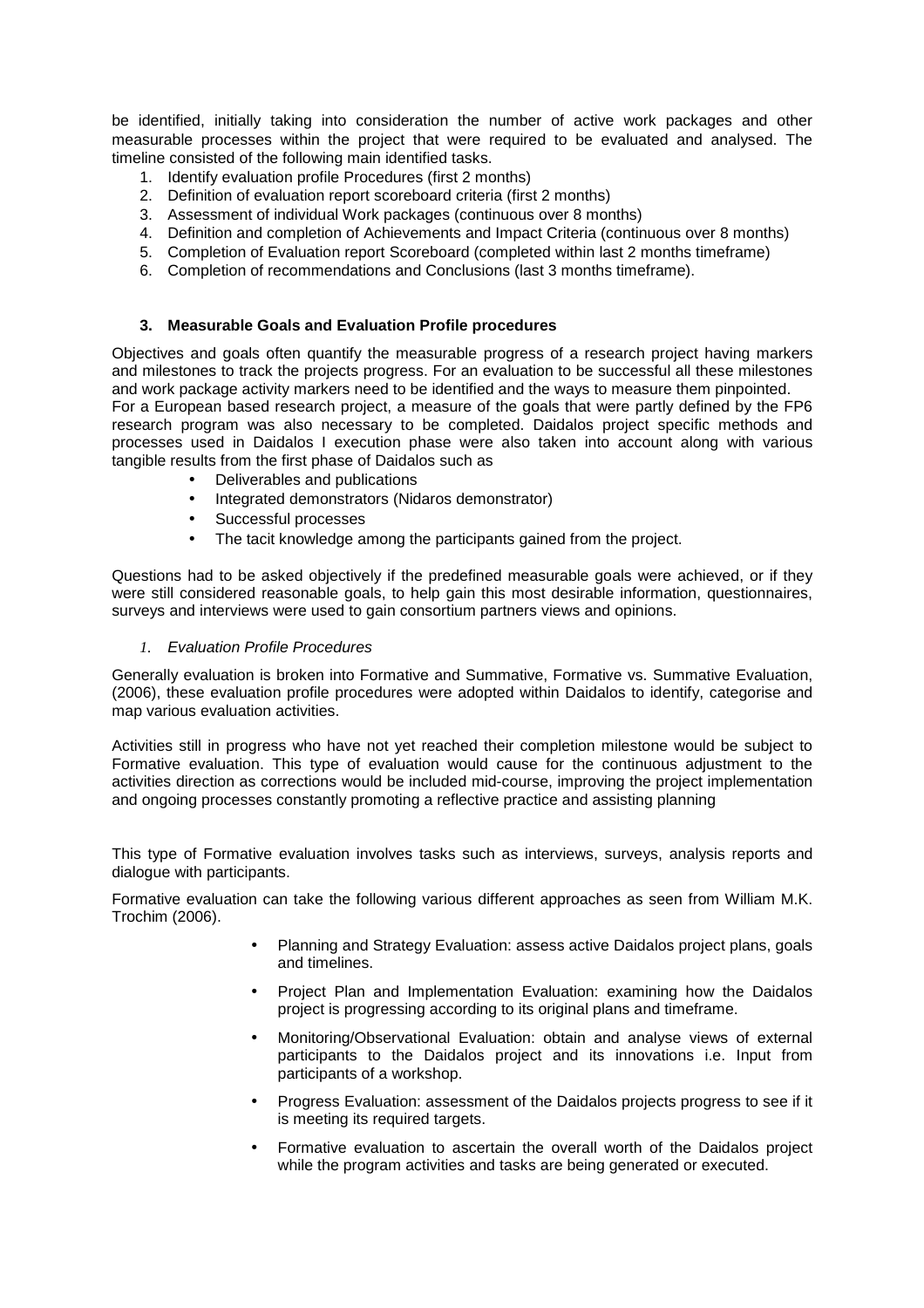For example, sample formative Daidalos related tasks: Evaluation questions through distributed Daidalos questionnaires on various topics, data gathering approaches based on input received from Nidaros qualitative evaluation.

On the other hand Summative Evaluation focuses on set objectives and milestones with the aid of numeric scores and records to gauge actualization in distinct areas. Taking stock of processes and methods that were implemented over the complete lifecycle of a project, it then provides a critical analysis of this and the overall performance.

Summative evaluation can be divided up into the following areas as seen from William M.K. Trochim (2006).

- Impact evaluation: assess the net effects of the Daidalos technology as a whole.
- Outcome evaluations: assess if the Daidalos technology caused effects on defined target outcomes.
- Produced Cost efficiency analysis: target questions on resourcefulness in terms of costs and quality of the Daidalos architecture.
- Developed Secondary analysis: re-evaluate Daidalos data available to focus on possible new and emerging questions.

 Daidalos Summative evaluation was most likely to be completed near the end of a milestone, the following is a sample of some summative evaluation activities that can be completed near the end of a major milestone. For example: Methods/Tools /Analysis based on input from daidalos deliverables completed at various milestones.

### *2.* Evaluation Management Structure

To support the formative and summative evaluation activities identified to take place, it was deemed necessary to assign and identify specific partners as work package evaluation leaders along with the identification and creation of explicit focus groups involving Daidalos Technical Management Team Members, Daidalos WP Leaders, Daidalos activity leaders and expert developers. Figure 2 represents the overall management structure defined and appointed during the evaluation lifecycle phase.



Figure 2 Evaluation management structure Framework

The Daidalos structure consisted of the following

- 1. Overall evaluation leader
- 2. Work package X leader
- Each identified criteria was assigned a specific focus group.
- 4. Focus group leader to guide the process.

This management structure worked effectively through the evaluation timeframe and was very beneficial in completing the required evaluation tasks as it provided clear points of contact for the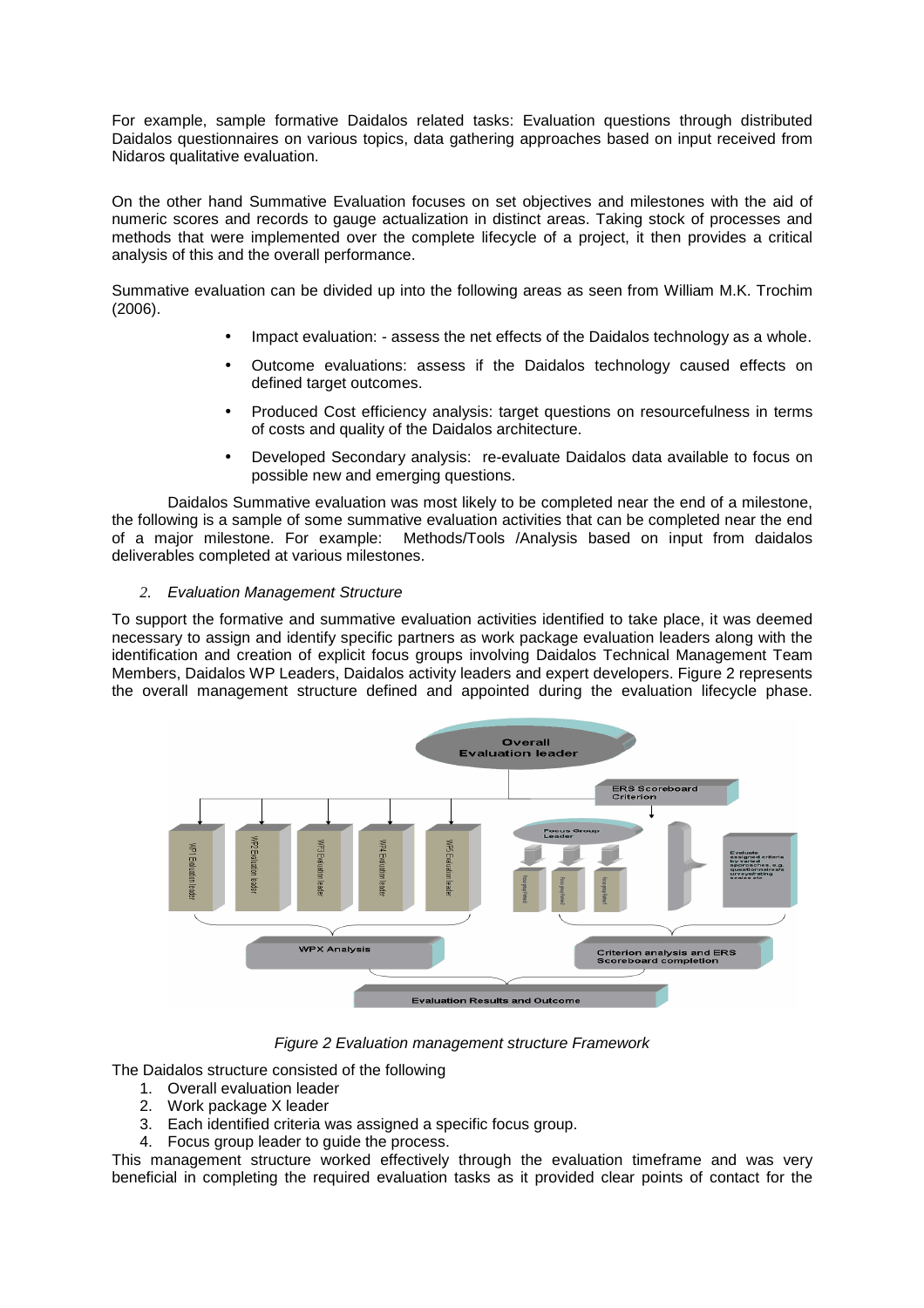responsibles assigned to lead the selected evaluation tasks, and also conveyed clearly the relevant focus groups formed to support the focus group activity tasks.

# **4 Workpackage Evaluation Methodology**

Successful evaluation of the individual work packages of daidalos was deemed an extremely important task, to provide them with beneficial and relevant feedback that would enable them to reanalyse objectively their work ethic and achievements and to bestow them with valuable information to advantageously allow them to restructure and concentrate on highlighted issues. Further enhancing the work package outputs and the overall quality and standards from each work package during phase II. A methodology incorporating the analysis of work package specific deliverables was completed and considered the most suitable, providing recommendations of a technical level related to technical work within that work package and also providing recommendations of a non technical level that related to processes, their positives and negatives aspects. Evaluating the work packages implemented the following steps.

1. Identification of specific work package deliverables suitable to be evaluated.

2. Analysis of these identified deliverables, with the end aim of gathering technical recommendations.

3. Identification of processes and results related reports completed during the lifespan of the project.

4. Analysis of these reports to evaluate and obtain non technical recommendations.

An evaluation work package leader, was assigned to carry out the evaluation of their assigned work package, to implement the steps identified above to work towards highlighting valuable evaluation recommendations.

1. Evaluation Report Scoreboard Criterion Analysis Methodology

By identifying certain criteria, they can help in the formation of a strong methodological approach providing a clear structure.

Selection of the criteria for evaluation and inclusion in the Evaluation report scoreboard was completed initially by following the "Regulation of the European parliament for the rules in the implementation of the European community framework programs, see "Seventh research Framework Programme" 'Evaluation Forms', (2007).

We initially identified the main criteria and sub criteria as can be seen below in table 1, as these were considered the most appropriate and suitable criteria that should be included as selected evaluation criteria for such a large scale project such as Daidalos. These identified criteria would then form the sub sections of the Daidalos Evaluation Report Scoreboard based on "Seventh research Framework Programme" 'Evaluation Forms', (2007).

| <b>CRITERIA</b>                                                             | <b>SCORE</b> |
|-----------------------------------------------------------------------------|--------------|
| 1. Relevance                                                                |              |
| Sub-criteria                                                                |              |
| 1. Relevance to IST Objective: European Leadership in the Generic & Applied |              |
| Technologies                                                                |              |
| Consolidated European Approach to technology, system & services.<br>2.      |              |
| 3. Socio-Economic Aspects                                                   |              |
| 4. Gender Action Plan                                                       |              |
| 2. Potential impact                                                         |              |
| Sub-criteria                                                                |              |
| Contribution to Standards & Management of the Project Impact<br>1.          |              |
| <b>Disseminating Knowledge</b><br>2.                                        |              |
| 3. Training                                                                 |              |
| 3. S&T excellence                                                           |              |
| Sub-criteria                                                                |              |
| Activity Innovations achieved<br>1.                                         |              |
| Deliverable Innovations Achieved<br>2 <sup>1</sup>                          |              |
| Barriers in performing Scientific and Technical Excellence<br>3.            |              |
| 4. Resource Mobilisation                                                    |              |
| Sub-criteria                                                                |              |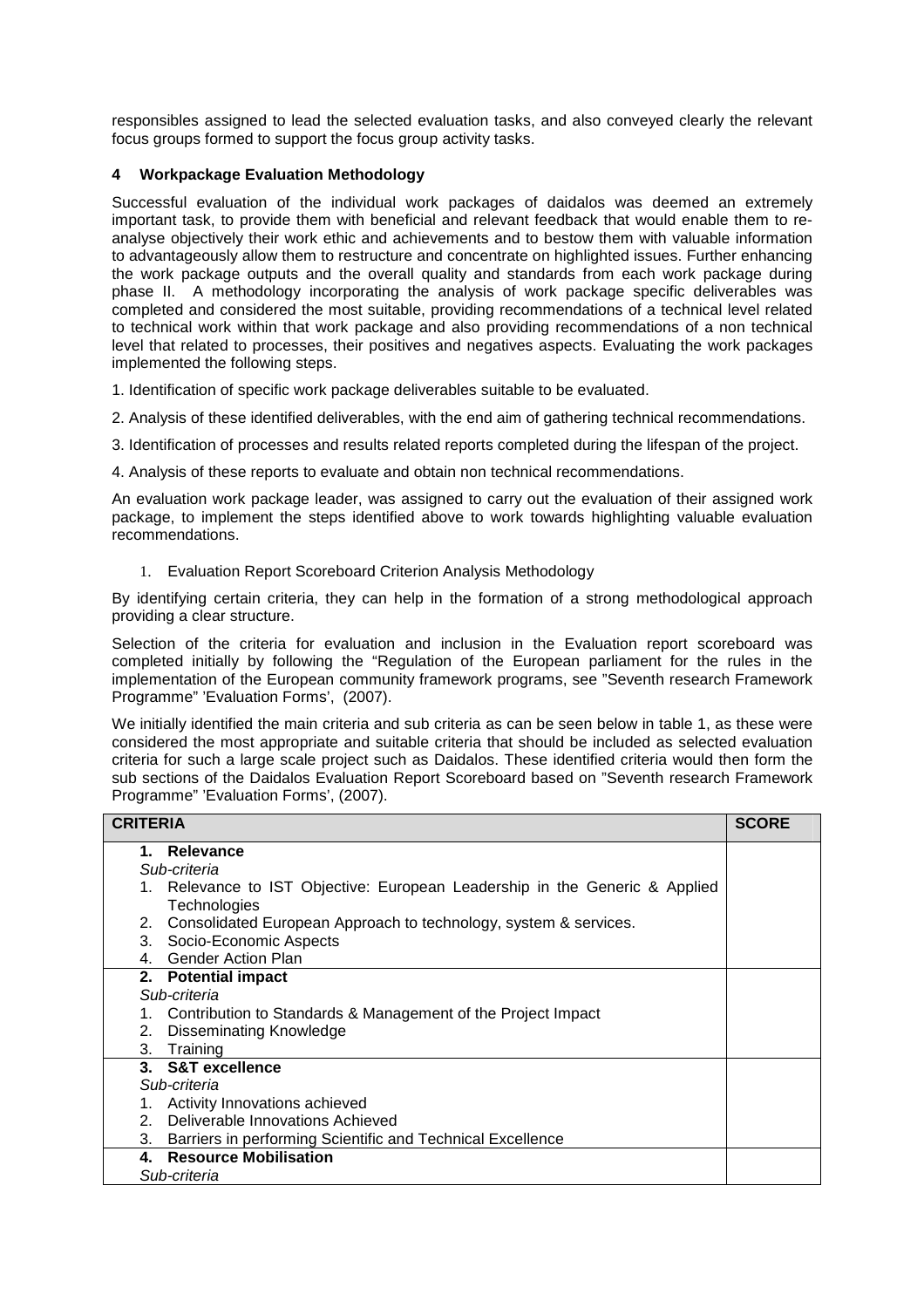|  | Integration management Activities |
|--|-----------------------------------|
|--|-----------------------------------|

2. Integration of resources

3. Test Bed resources

### *Table 1 Daidalos ERS Scoreboard*

A focus group was formed for each criterion with an overall Focus group leader. This focus group consisting of activity leaders, expert developers and work package leaders that were responsible for evaluating the criterion they were assigned to and providing an overall end score for the project. This was completed through the creation and distribution of questionnaires and surveys distributed at technical weeks. Other activities also included the analysis of external auditors reports completed during phase I of the daidalos project.

### 2. Evaluation Report Scoreboard Marking

Taking into consideration the pre-determined blocks of defined evaluation criteria, namely relevance, potential impact, scientific & technical excellence and resource mobilisation, assigned criteria evaluator leaders were required to document a realistic score for each criteria into the specified Evaluation Report scoreboard. In order to capture realistic scores representative of the work completed and impact of the criteria within the projects first phase, individual surveys and questionnaires were specifically created that addressed aspects of the sub criteria and were distributed to the relevant focus groups. With the majority of the questions in the surveys incorporating a rating scale for each question posed, this in turned provided ample feedback towards obtaining a viable average score representative of the overall criteria under scrutiny.

The corresponding level of achievement of the defined overall scores, corresponds to the levels defined below on a scale of 1 to 5. In this scheme, the scores indicate the following with respect to the criteria under examination:

| 0<br>all | 'QC. | - | $\sim$ $\sim$ $\sim$<br>JU |  |
|----------|------|---|----------------------------|--|
|          |      |   |                            |  |

Each criteria had a threshold score level applied with the threshold level being set at a higher level than the sum of the individual criterion thresholds. It was deemed that a minimum level of (2) Fair was a level to which a reasonable sense of quality was achieved. The application of the score from the scale of 1 to 5 was applied to the overall quotation achieved for each criterion section.

## **5 Evaluation Report Scoreboard Results (ERS)**

With Daidalos covering many technologies and features that impact various sectors world wide. Daidalos will undoubtedly be used as a reference point by other entities.

The following provides an overview of the evaluated outcome of the Daidalos project during phase I in the Evaluation Report Scoreboard.

 Obtaining a score of 4.3 for 'Relevance' was based on feedback obtained from relevant focus groups. Improvement within this criterion is foreseen in DII through more proactive communication externally on the projects innovations and achievements. This will mainly be completed through the introduction of Liaison managers, this will also have a positive knock on effect for the dissemination subsection of the 'potential Impact' criterion.

With 'potential Impact' gaining a good score of 3.9 in the Daidalos ERS scoreboard, it guides DII to focus more on increased interaction with standard bodies. Also through the provision of more integrated results in Phase II this will lead to the opportunity of presenting working prototypes to the public, all the while increasing dissemination and overall external project impact.

Scientific & technical excellence over all achieved a very good standard on its activity and deliverable innovations, conveyed through a score of 4.55 for this criterion. For the next phase of Daidalos more effective use of the vertical teams and scientific forums are being actively incorporated into the overall planning.

With the successful integration of Daidalos I during phase I, this provided a positive learning curve for DII, with the 'Resource Mobilisation' achieving a good score of 4.4 based on positive and beneficial feedback obtained from integration teams and management teams , this will lead to greater success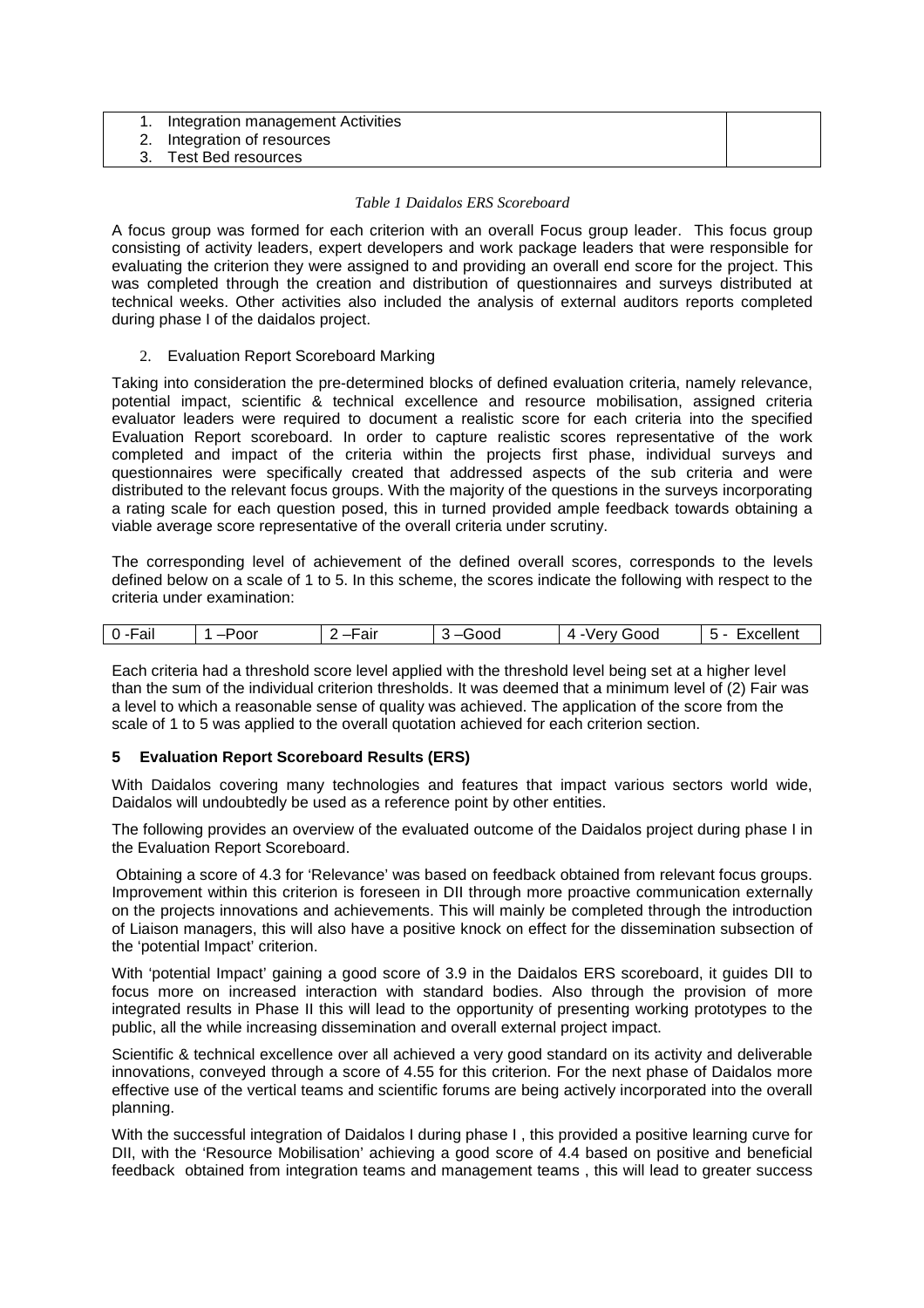in phase II. More interaction between WP1 and WP5 in DII is already under way in DII to improve the overall process and benefit the resource mobilisation criterion.

The ERS scoreboard results above demonstrates the positive impact and productiveness of Daidalos Phase I, this is conveyed in Cleary et al (2006: 2.0).

### **6 Nidaros qualitative evaluation**

Direct observation of the Nidaros scenario by the creation of a daidalos video provided an ideal route towards obtaining the essential qualitative evaluation sought after by the daidalos members. Through observing the human experience conveyed by the actors within the Daidalos Video, this provided end users with the ability to detail their feelings and opinions on the technological innovative interactions and project implementation activities within a human social environment, reflected through the Nidaros scenario enactment in the daidalos video.



Figure 4 Daidalos: Nidaros Scenario Video Demonstration

Nidaros Qualitative evaluation provided an in-depth understanding of people's experiences and perspectives in the context of their personal circumstances or settings.

The Daidalos video illustrates to the user many of the proposed and current features of the Daidalos framework by visualising the Nidaros Scenario. A user-centric questionnaire was compiled to investigate issues of concern to both end-users and 3rd party service providers Roddy et al (2006: 0.1). The questionnaire gathers factual information about the user and asks a series of questions regarding the video as well as general aspects of the Daidalos framework. Not only do we want to gather information about the impact Daidalos technology makes on the user but we also wanted to understand more about user's thoughts and feelings towards this technology and their likelihood of using such technologies if they become available. The video and accompanying questionnaire was put online and targeted at a sample population. Results of this questionnaire can be seen in section 7.

## **7 Qualitative Nidaros Analysis Results**

Performing a qualitative analysis of the Nidaros demonstration was an attempt to capture the richness of people's experience of the Nidaros scenario in their own terms. Quantitative analysis allows us to test Nidaros functionality, a qualitative exploration of beliefs and understanding is needed to assess the likelihood of users utilizing the Daidalos framework in a real-world situation.

The distributed questionnaire was completed by a sample size of almost 100 people most of whom were students or academics with a background in science. A background in science was deemed necessary to fully comprehend the Daidalos demo video. The majority of the sample population were male over the age of 20. It proved difficult to find many females or users from other age groups to complete the questionnaire so unfortunately the age group sizes and the male/female divide are not equal. None the less, the overall sample size was sufficient to show obvious trends towards the questions posed in the questionnaire. Following the completion of the questionnaire, the results were compiled into tables and graphs.

The following conveys a sample of some results and outcomes following the analysis of the questionnaire results from Roddy et al (2006: 0.1)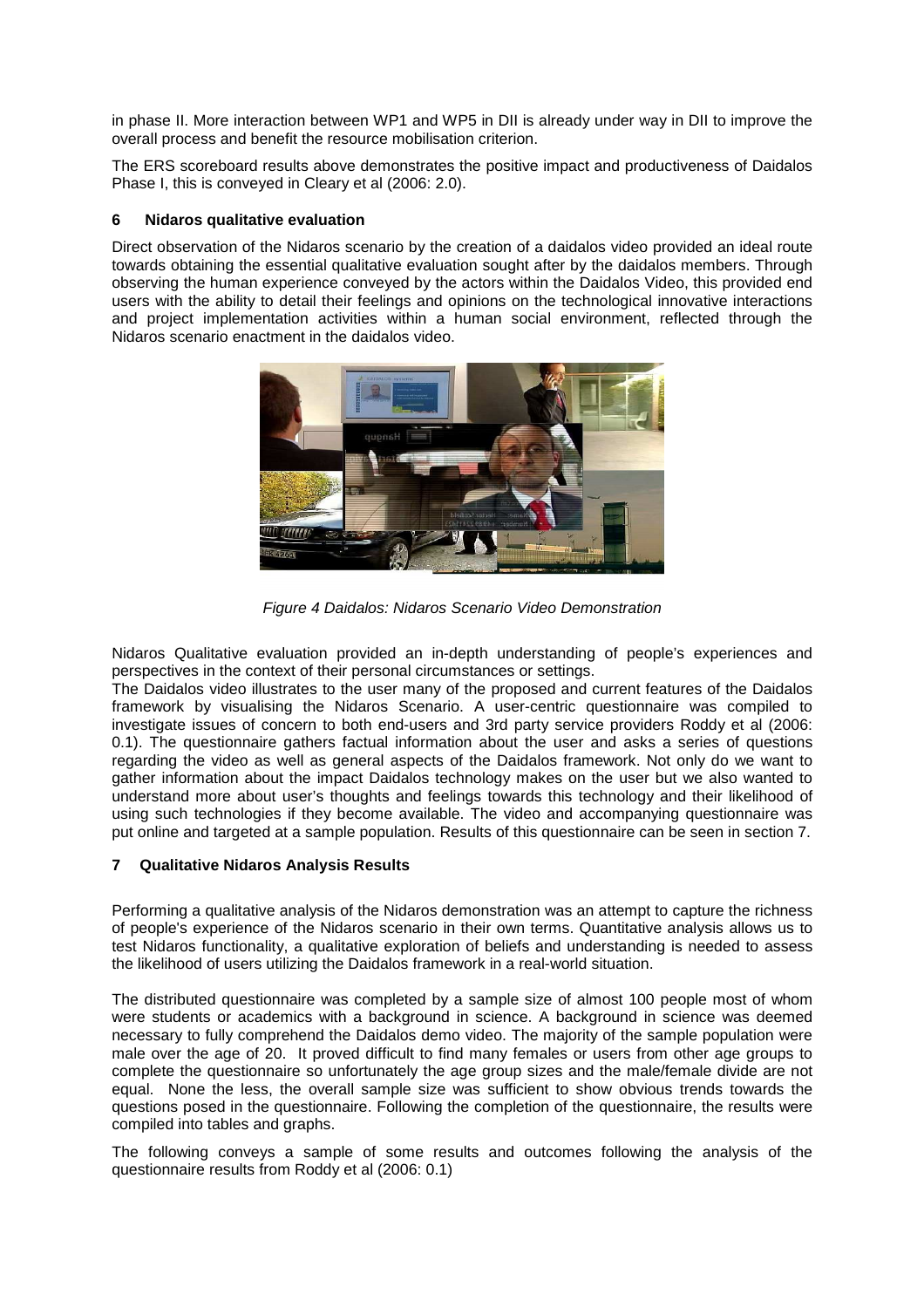1. Users were asked whether they would rather use video than voice when on a call, the majority would rather utilise the video option when on a call to friends and family. It was gathered that most people would use the video service "frequently" when talking to friends compared to "sometimes" when talking to work colleagues and a mixture of "sometimes" and "rarely" when on a call to services. In contrast to this most people agreed that being able to transfer data when on a call would be most useful when talking to services and least useful when talking to friends. Further, females were generally more positive about using video rather than voice on a call whereas males were more positive towards the transferral of data while on a call.



2. Another question investigated how comfortable users would feel having their location recorded for others to see. Users were split on their answers with 56% feeling "comfortable" or above but 44% feeling "uncomfortable". In the comments received it transpired that some users were worried that a "Big Brother" scenario could develop. The youngest age group seemed most comfortable with location recording while the eldest age group were the least comfortable. In between the over 20's, 30's and 40's were very similar in their responses and generally felt "comfortable" with this activity.



Conclusions can be drawn from the qualitative analysis based on the thoughts and feelings of different groups of potential users towards the Daidalos innovations. It is quite evident that there are differences of opinion between different age groups and also between males and females. In general, most responses to the questions were on the positive side although some questions did provoke a significant negative response, which highlights areas where thoughts must be focused to minimise these negative results and maximise the success of Daidalos in a business environment. The responses received conveyed how the various innovative aspects of the Daidalos system provoke different results. This in turn highlighted the main areas within Daidalos where a higher level of attention must be paid.

### **8 Feasibility of Daidalos Evaluation Methodology**

Large scale research projects often lead to a numerous amount of documented hardcopy and softcopy outputs, and the analysis process of evaluating these outputs to conclude recommendations can most definitely be a difficult and painstaking task to complete. Through the identification of the Daidalos Evaluation Plan, Evaluation management structure and methodology, this contributed towards easing the overall evaluation task and defining the foreseen activities required towards completing this milestone.

By initially identifying the formative and summative evaluation profiles for the project proved to be a beneficial step in the planning stage, as it helped identify an initial idea of tasks, surveys and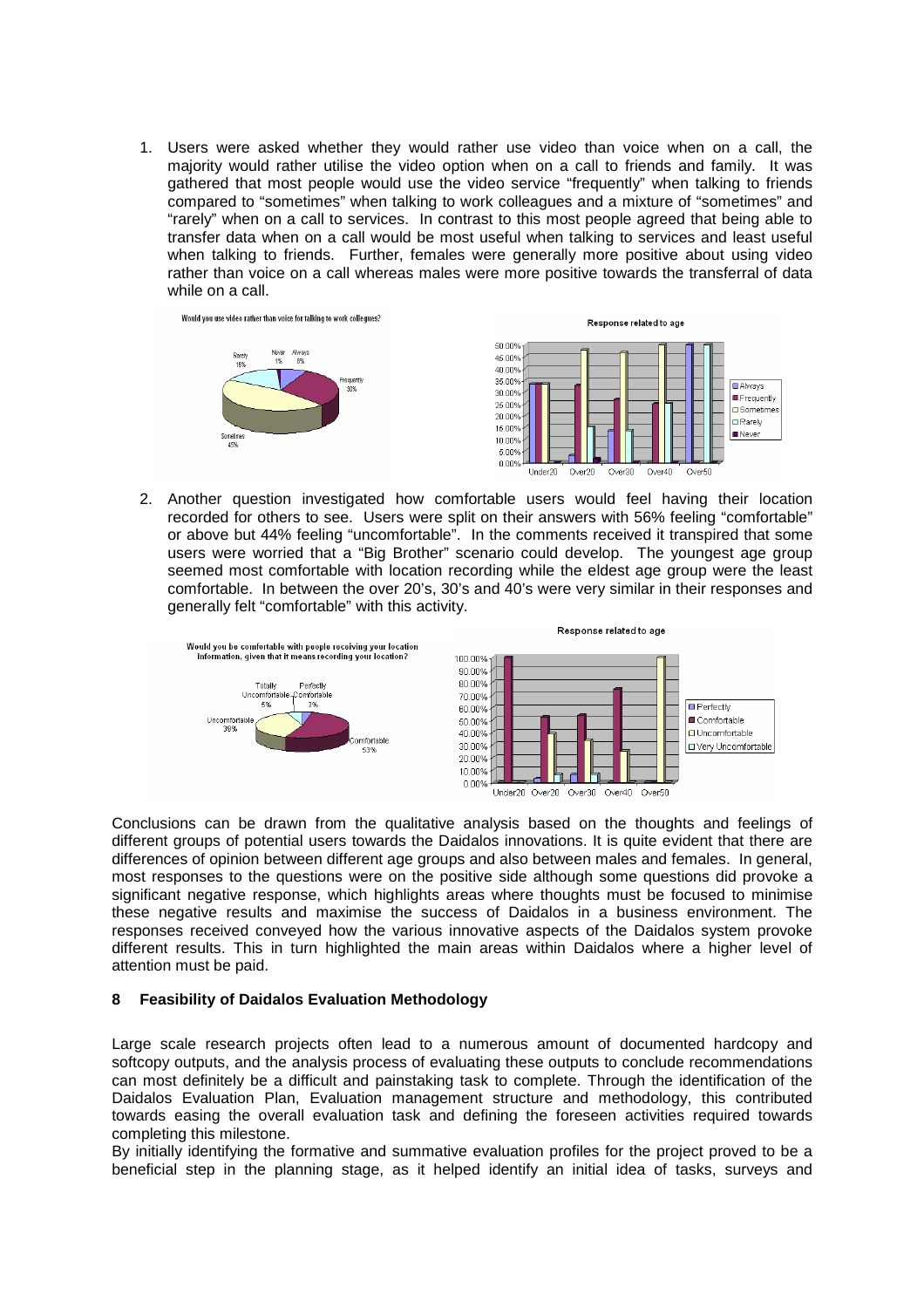questionnaires that needed to be completed and also worked towards highlighting what project milestone documentation needed to be analysed from each work package. With the planning stage being vitally important, the identification of the most apt evaluation activities that would produce sought after recommendation results needed to be identified as soon as possible in the initial stages of the planning phase. The application of a suitable and realistic timeframe over the 12 months allowed for well structured evaluation phases with well defined phase deadlines, providing a clear framework for the evaluation task force to work towards and prioritise their workload.

For an evaluation task force to be effective, a precise and logical evaluation management structure is a basic requirement to support the evaluation team. The Daidalos Evaluation management structure with an overall Evaluation leader and sub work package leaders worked effectively. By assigning an evaluation task force member as an evaluation leader of each workpackage ensured that all work packages were analysed equally, allowing them to concentrate solely on their individually assigned workpackages to produce fruitful results. Where possible the WP evaluation leader would be selected based on their level of familiarity with the work packages activities.

The management structure surrounding the implementation and completion of activities relating to the Evaluation report scoreboard that involved the creation of and interaction with focus groups guided by a focus group leader proved to be beneficial, once the correct focus group members were identified and willing to participate. These focus groups helped in the completion of specific evaluation criteria surveys and questionnaires covering topical areas such as integration, Potential impact, scientific and technical excellence. Having these focus groups in place in a project containing up to 49 partners and close to 200 individual participants, helped target the correct expertise and knowledge required to effectively provide valid input into the specific criteria related questionnaires.

The implementation of the Evaluation Report Scoreboard worked effectively in pulling together and conveying the level of achievement of the project in a visual way through the provision of scores for each criteria and the sub-criteria in each criteria group. Having the overall scores calculated based on a mean average weight allowed for realistic figures to be applied to each criteria.

Having a research based project that incorporates a user centric scenario based approach, the Nidaros qualitative evaluation via the use of the daidalos video with a corresponding survey exposed the concepts of the Daidalos architecture to end users external to the project. The creation and use of this video and corresponding survey worked extremely effectively in providing the Daidalos consortium with valuable feedback both on a business and technological level, giving an insight into the thoughts and opinions of possible future end users, allowing the end user to express their opinions whether they were negative or positive. Using this source of information the daidalos project could directly feed this input into phase II of the project and readdress or highlight problematic areas addressed or emphasised by participants who took part in the Nidaros video survey.

## **9 Conclusion**

Were the benchmarks selected appropriate? Was the purpose of the evaluation met? Was the evaluation feasible in terms of available resources, time and budget? What were the benefits of the Evaluation? These are some of the questions that we need to ask ourselves following the implementation and execution of the evaluation process and methodology we used to assess phase I activities of the Daidalos project. Many research based projects will differ in their end objectives and therefore each evaluation process and methodology will differ for each research project. The methodology and processes used within the Daidalos project worked well towards the end objective of attaining valuable feedback for Daidalos phase II, to improve the general day to day working of each work package and improve the effectiveness of the various project lifecycle phases to work more efficiently. The visualisation of the Daidalos concepts through the video was immensely useful and beneficial to the project and was easy to use and incorporate into the evaluation process. This paper has focused on the planning, methodology and management structure adopted during the evaluation phase of the Daidalos project. The activities of the evaluation phase implemented during Daidalos I following the completion of the initial first 2 years of the project , produced realistic feedback and recommendations of both a technical and non technical nature that could be analysed and applied during the initial planning stages of Daidalos Phase II , to regroup and reorganise where highlighted issues that arose.